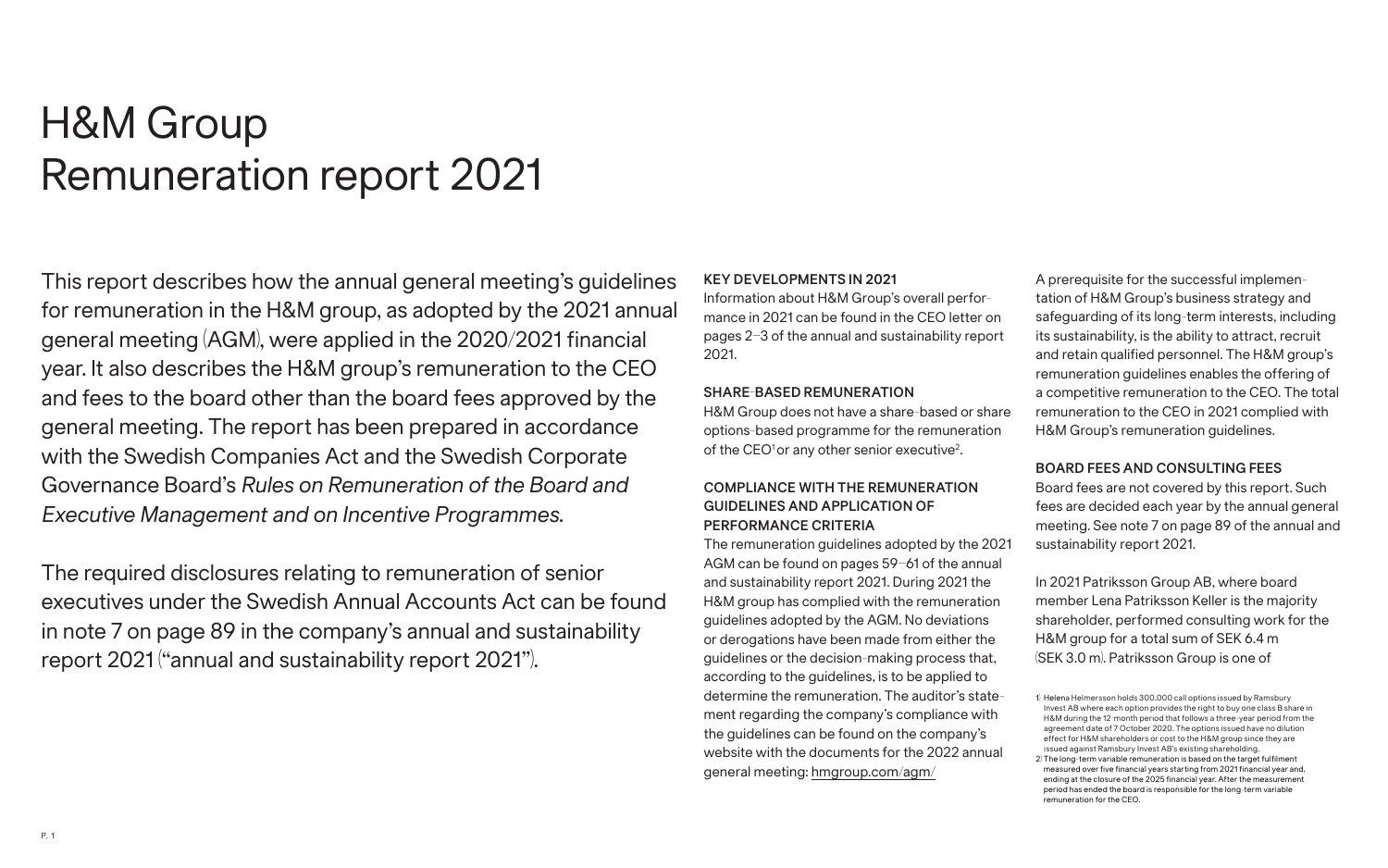Scandinavia's foremost fashion communications agencies and aim of the services provided by Patriksson Group is to strengthen brand communication for some of the H&M group's brands, namely COS, ARKET, & Other Stories and H&M. The consulting fees are not affected by the remuneration guidelines passed by the general meeting since the work was not performed by Lena Patriksson Keller, and Patriksson Group is moreover not wholly owned by Lena Patriksson Keller. Nonetheless, the board wishes to specifically disclose in the remuneration report that the fees were paid. Procurement of the services in question, for which payment was made at market levels, was deemed to be appropriate and of benefit to H&M and took place without the involvement of Lena Patriksson Keller.

The law firm of Mannheimer Swartling Advokatbyrå AB performed consulting services for the H&M group for a total sum of SEK 1.9 m (SEK 4.2 m) in 2021. Board member Erica Wiking Häger is one of around 85 partners at this law firm. She does not participate in the firm's work for H&M.

## **TOTAL REMUNERATION OF THE CEO REGARDING 2021 (SEK)**

|                                      |                                               | <b>FIXED REMUNERATION</b> |                                       | <b>VARIABLE REMUNERATION</b>      |                        |                                    |                                        |                                                 |                                                                      |
|--------------------------------------|-----------------------------------------------|---------------------------|---------------------------------------|-----------------------------------|------------------------|------------------------------------|----------------------------------------|-------------------------------------------------|----------------------------------------------------------------------|
| NAME OF DIRECTOR,<br><b>POSITION</b> | <b>FINANCIAL YEAR</b>                         | <b>BASIC SALARY</b>       | <b>OTHER</b><br>BENEFITS <sup>1</sup> | ONE-YEAR<br>VARIABLE <sup>2</sup> | MULTI-YEAR<br>VARIABLE | EXTRA-<br>ORDINARY<br><b>ITEMS</b> | <b>PENSION</b><br>EXPENSE <sup>3</sup> | <b>TOTAL</b><br><b>REMUN-</b><br><b>ERATION</b> | PROPORTION OF<br><b>FIXED AND</b><br>VARIABLE<br><b>REMUNERATION</b> |
|                                      | Helena Helmersson, CEO 1 Dec 2020-30 Nov 2021 | 14,122,000                | 107,561                               | 7,093,200                         | 0                      |                                    | 4,277,038                              | 25,599,799                                      | 72% fixed<br>28% variable                                            |

#### **PERFORMANCE OF THE CEO REGARDING 2021**

| <b>NAME</b>            | DESCRIPTION OF PERFORMANCE<br>CRITERIA/KEY PERFORMANCE<br>INDICATORS (KPIS)                                                                                                                                                                                                     | <b>RELATIVE WEIGHTING</b><br>OF PERFORMANCE<br>CRITERIA/KPIS | MEASURED PERFORMANCE FOR THE YEAR                                                                                                                                                                                                                                                                                                                                                                                                                                                                                                                                                                                                                                                                                                                                                                                                                                                                                                                                                                                                                                                                                                                                                                                                                      | ACTUAL AWARD<br><b>OUTCOME</b> |
|------------------------|---------------------------------------------------------------------------------------------------------------------------------------------------------------------------------------------------------------------------------------------------------------------------------|--------------------------------------------------------------|--------------------------------------------------------------------------------------------------------------------------------------------------------------------------------------------------------------------------------------------------------------------------------------------------------------------------------------------------------------------------------------------------------------------------------------------------------------------------------------------------------------------------------------------------------------------------------------------------------------------------------------------------------------------------------------------------------------------------------------------------------------------------------------------------------------------------------------------------------------------------------------------------------------------------------------------------------------------------------------------------------------------------------------------------------------------------------------------------------------------------------------------------------------------------------------------------------------------------------------------------------|--------------------------------|
| Helena Helmersson, CEO | The H&M group's total sales<br>The H&M group's total operating<br>profit $4$<br>Fulfilment of the objectives in the<br>various areas of the business plan in<br>total, which includes sustainability <sup>5</sup> 25%<br>Assessment of leadership and<br>compliance with values | 25%<br>25%<br>25%                                            | The performance measures have been selected to deliver on the company's goals and to encourage<br>behaviour which is in the long-term interest of the company. In the selection of performance<br>measures, the strategic objectives and short-term and long-term business priorities for 2021 have<br>been taken into account. The non-financial short-term performance measures further contribute to<br>alignment with sustainability as well as leadership and the company values. As to the short-term<br>variable remuneration, the board has made both quantitative and qualitative assessments.<br>The board considers that the exercise of judgement and discretion is needed to achieve an<br>appropriate execution of the remuneration guidelines. The overall assessment from the board is that<br>CEO Helena Helmersson has done a great job during 2021 and based on the performance related to<br>the predetermined targets for 2021 a variable remuneration of six months' salary has been paid and<br>expensed during the first quarter 2022 for the financial year 2021. Half of this amount shall be<br>invested in H&M-shares that must be held for at least three years. The monthly salary refers to fixed<br>basic cash salary. | 7,093,200<br>combined          |

1) Other benefits refers to medical care insurance and a company car. Helena Helmersson has not received any kind of remuneration from other companies in the H&M group. 2) Variable remuneration has been paid during the first quarter of 2022.

3) The pension arrangements consist partly of defined benefit pension under the ITP plan and partly of an extra pension provision. Helena Helmersson is covered by the collectively agreed ITP pension supplemented by extra d contribution arrangements such that the premiums amount to 30 percent of salary, with a planned retirement age of 65 years.

4) Regardless of how well the targets for the other three criteria have been met, the threshold value for total operating profit must be reached for the variable remuneration to be paid.

5) The sustainability goals can be found in the table on page 35 of the annual report 2021.